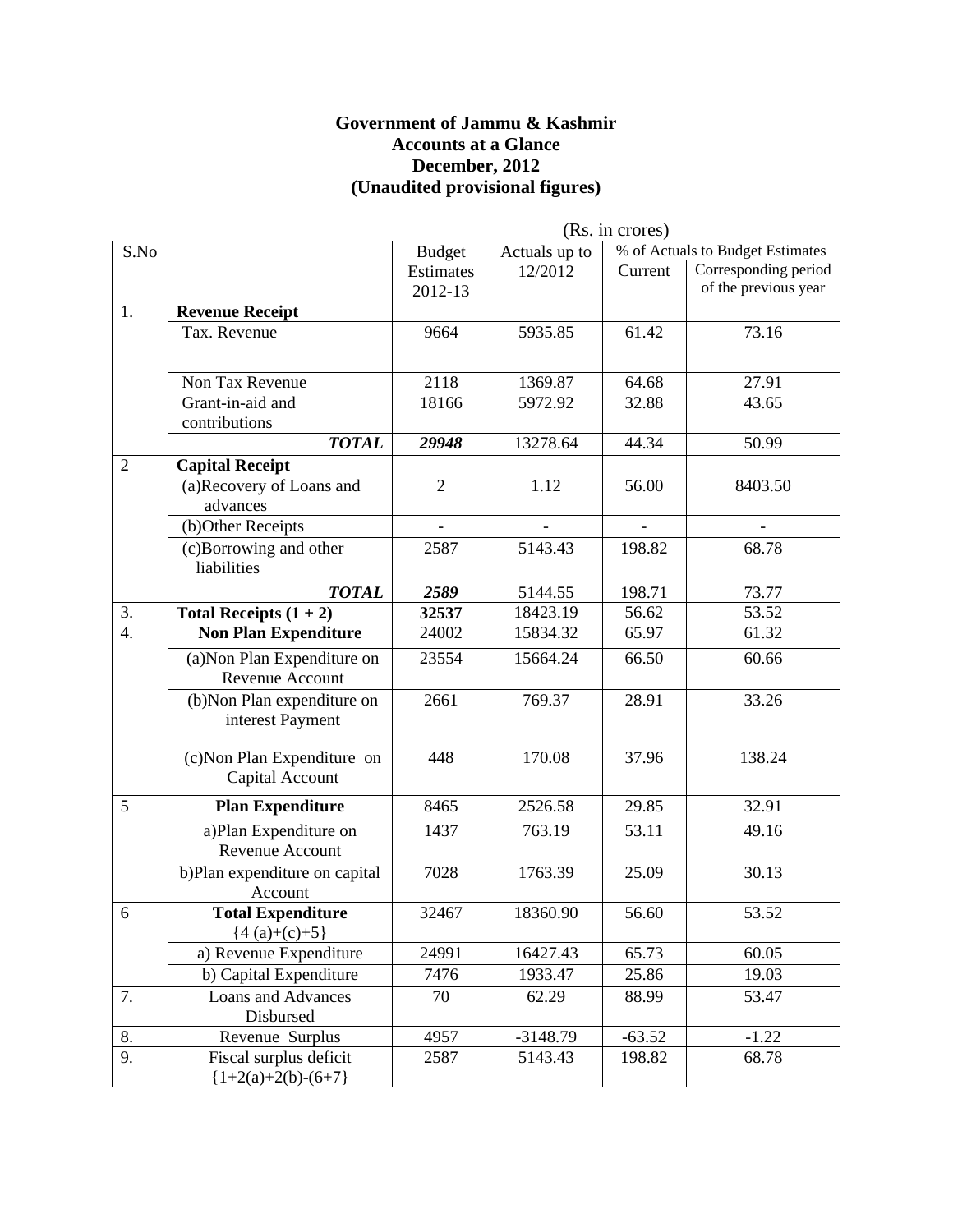## **(Format of the Progressive Figures)**

#### **TAX REVENUE**

| (Rs. in Crores)     |                |                    |                |                    |
|---------------------|----------------|--------------------|----------------|--------------------|
| <b>Months</b>       | 2012-13        |                    |                | 2011-12            |
|                     | <b>Monthly</b> | <b>Progressive</b> | <b>Monthly</b> | <b>Progressive</b> |
| <b>April, 2012</b>  | 999.67         | 999.67             | 559.30         | 559.30             |
| <b>May, 2012</b>    | 355.81         | 1355.48            | 314.80         | 874.10             |
| <b>June, 2012</b>   | 238.95         | 1594.43            | 202.63         | 1076.73            |
| <b>July, 2012</b>   | 805.67         | 2400.10            | 601.11         | 1677.84            |
| <b>August, 2012</b> | 402.33         | 2802.43            | 312.07         | 1989.91            |
| September, 2012     | 267.86         | 3070.29            | 753.94         | 2743.85            |
| October, 2012       | 854.70         | 3924.99            | 1959.38        | 4703.23            |
| November, 2012      | 281.90         | 4206.89            | 562.90         | 5266.53            |
| December, 2012      | 1728.96        | 5935.85            | 229.15         | 5495.28            |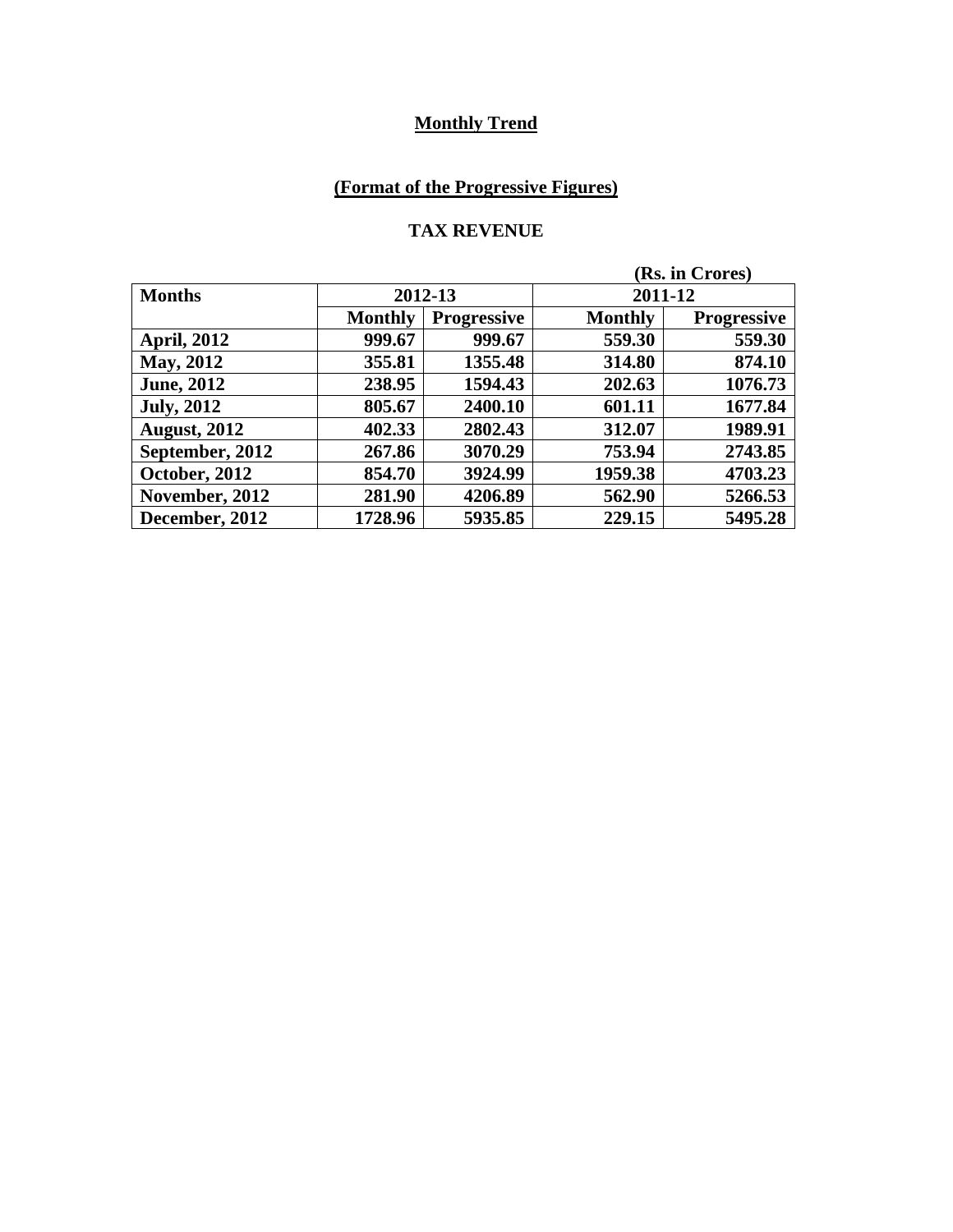## **(Format of the Progressive Figures)**

### **NON-TAX REVENUE**

| (Rs. in Crores)     |                |                    |                |                    |  |
|---------------------|----------------|--------------------|----------------|--------------------|--|
| <b>Months</b>       | 2012-13        |                    |                | 2011-12            |  |
|                     | <b>Monthly</b> | <b>Progressive</b> | <b>Monthly</b> | <b>Progressive</b> |  |
| <b>April, 2012</b>  | 50.08          | 50.08              | 15.12          | 15.12              |  |
| May, 2012           | 217.30         | 267.38             | 24.15          | 39.27              |  |
| <b>June, 2012</b>   | 70.41          | 337.79             | 39.51          | 78.78              |  |
| <b>July, 2012</b>   | 112.68         | 450.47             | 67.05          | 145.83             |  |
| <b>August, 2012</b> | 113.45         | 563.92             | 38.81          | 184.64             |  |
| September, 2012     | 445.04         | 1008.96            | 38.76          | 223.40             |  |
| October, 2012       | 132.23         | 1141.19            | 118.08         | 341.48             |  |
| November, 2012      | 111.70         | 1252.89            | 39.21          | 38.69              |  |
| December, 2012      | 116.98         | 1369.87            | 71.48          | 452.17             |  |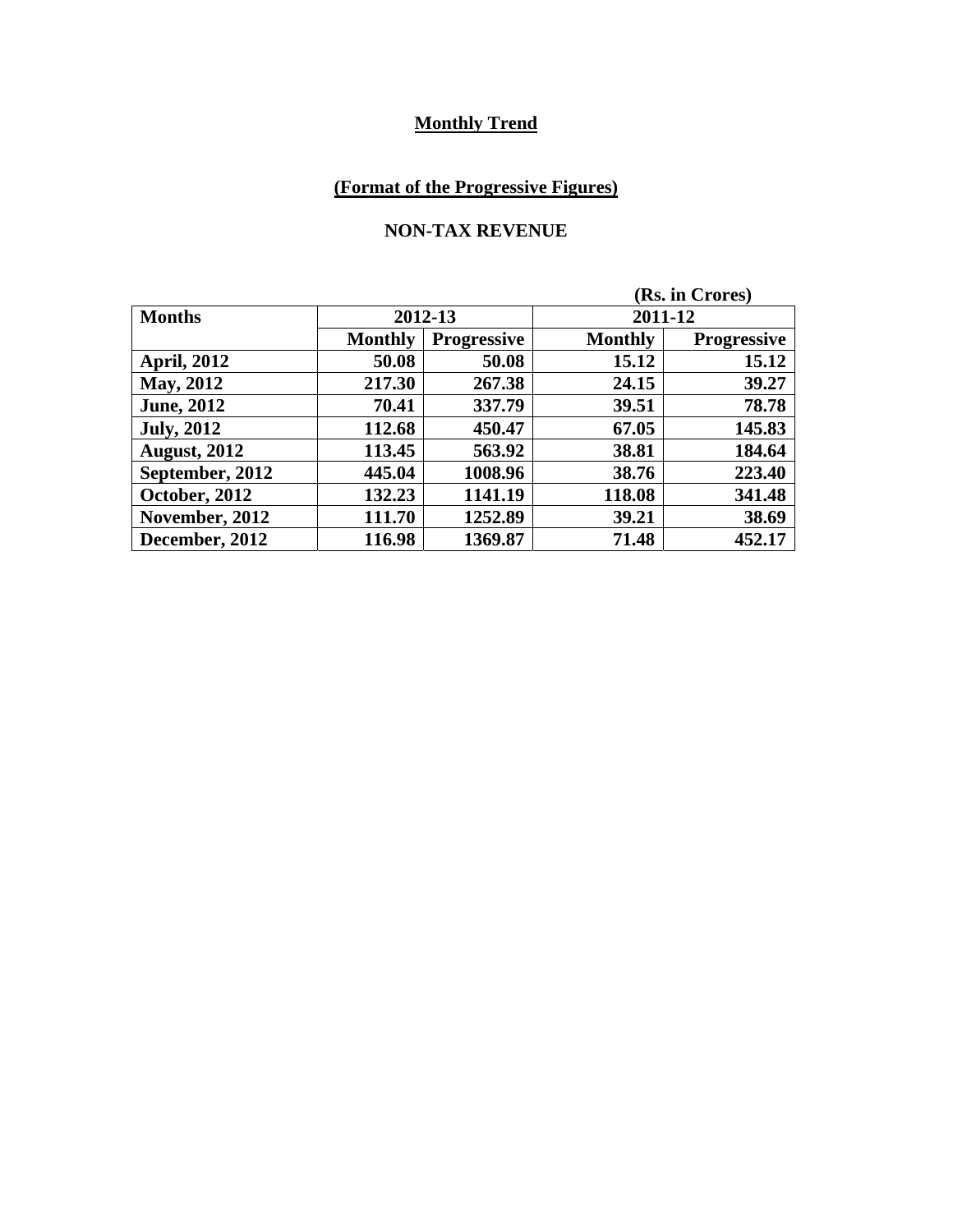## **(Format of the Progressive Figures)**

#### **REVENUE RECEIPTS OF GRANT-IN-AID AND CONTRIBUTION**

| (Rs. in Crores)      |                |                    |                |                    |  |
|----------------------|----------------|--------------------|----------------|--------------------|--|
| <b>Months</b>        | 2012-13        |                    |                | 2011-12            |  |
|                      | <b>Monthly</b> | <b>Progressive</b> | <b>Monthly</b> | <b>Progressive</b> |  |
| <b>April, 2012</b>   | 483.00         | 483.00             | 1.52           | 1.52               |  |
| <b>May, 2012</b>     |                | 483.00             | 1.10           | 2.62               |  |
| <b>June, 2012</b>    | 1.50           | 484.50             | 6.85           | 9.47               |  |
| <b>July, 2012</b>    | $\blacksquare$ | 484.50             | 0.15           | 9.62               |  |
| <b>August, 2012</b>  |                | 484.50             | $\blacksquare$ | 9.92               |  |
| September, 2012      | $\blacksquare$ | 484.50             | 880.5          | 890.42             |  |
| <b>October, 2012</b> | $\blacksquare$ | 484.50             | 5366.56        | 6256.98            |  |
| November, 2012       | 0.90           | 485.40             | 1408.81        | 7665.79            |  |
| December, 2012       | 5487.52        | 5972.92            | 3.10           | 7668.89            |  |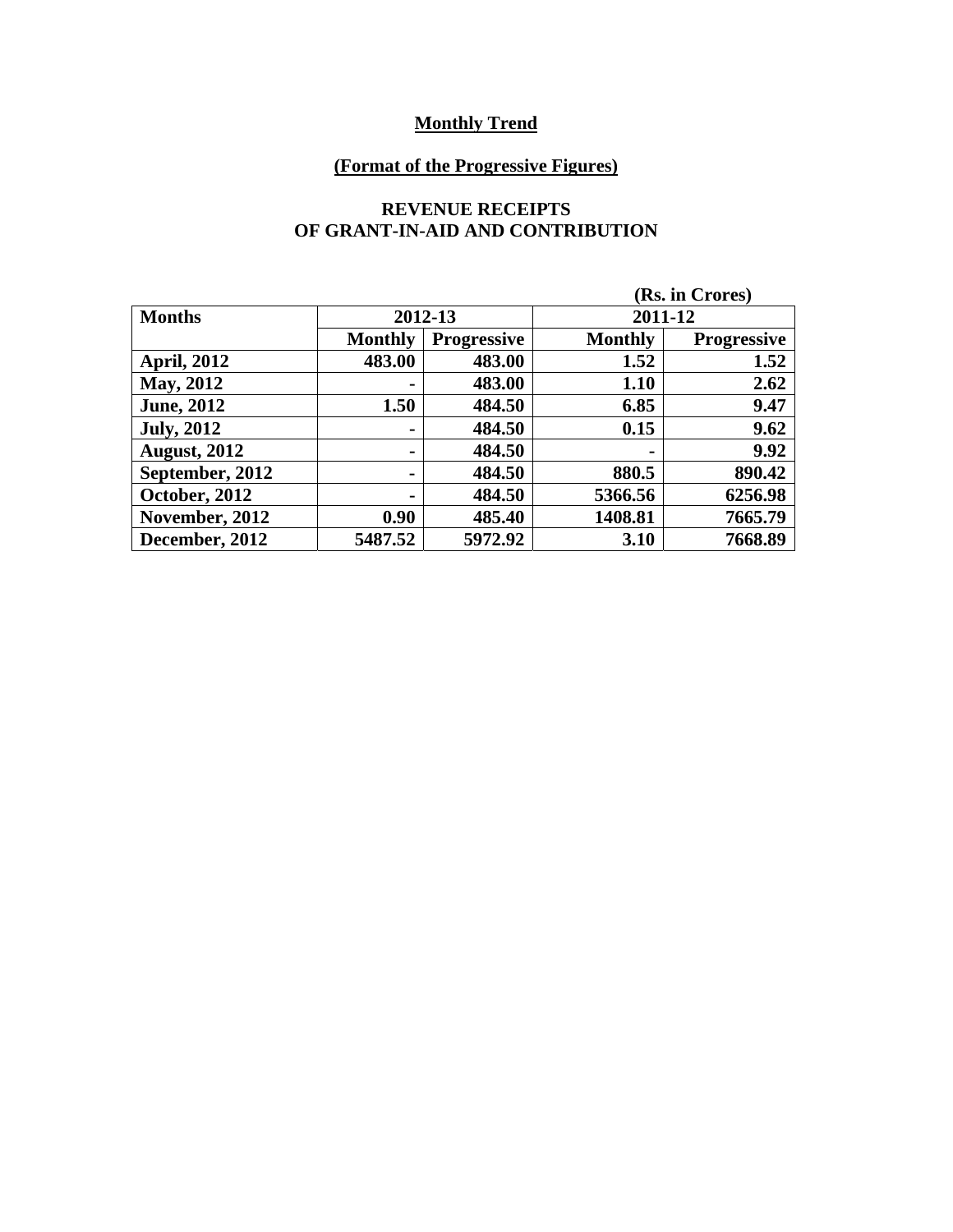## **(Format of the Progressive Figures)**

#### **RECOVERY OF LOANS & ADVANCES**

|                     |                |                    |                | (Rs. in Crores)    |
|---------------------|----------------|--------------------|----------------|--------------------|
| <b>Months</b>       |                | 2012-13            | 2011-12        |                    |
|                     | <b>Monthly</b> | <b>Progressive</b> | <b>Monthly</b> | <b>Progressive</b> |
| <b>April, 2012</b>  | 0.14           | 0.14               | 0.13           | 0.13               |
| May, 2012           | 0.10           | 0.24               | 0.09           | 0.22               |
| <b>June, 2012</b>   | 0.17           | 0.41               | 0.11           | 0.33               |
| <b>July, 2012</b>   | 0.11           | 0.52               | 0.13           | 0.46               |
| <b>August, 2012</b> | 0.09           | 0.61               | 0.17           | 0.63               |
| September, 2012     | 0.09           | 0.70               | $(-)$ 0.07     | 0.56               |
| October, 2012       | 0.21           | 0.91               | 0.13           | 167.85             |
| November, 2012      | 0.06           | 0.97               | 0.14           | 167.99             |
| December, 2012      | 0.15           | 1.12               | 0.08           | 168.07             |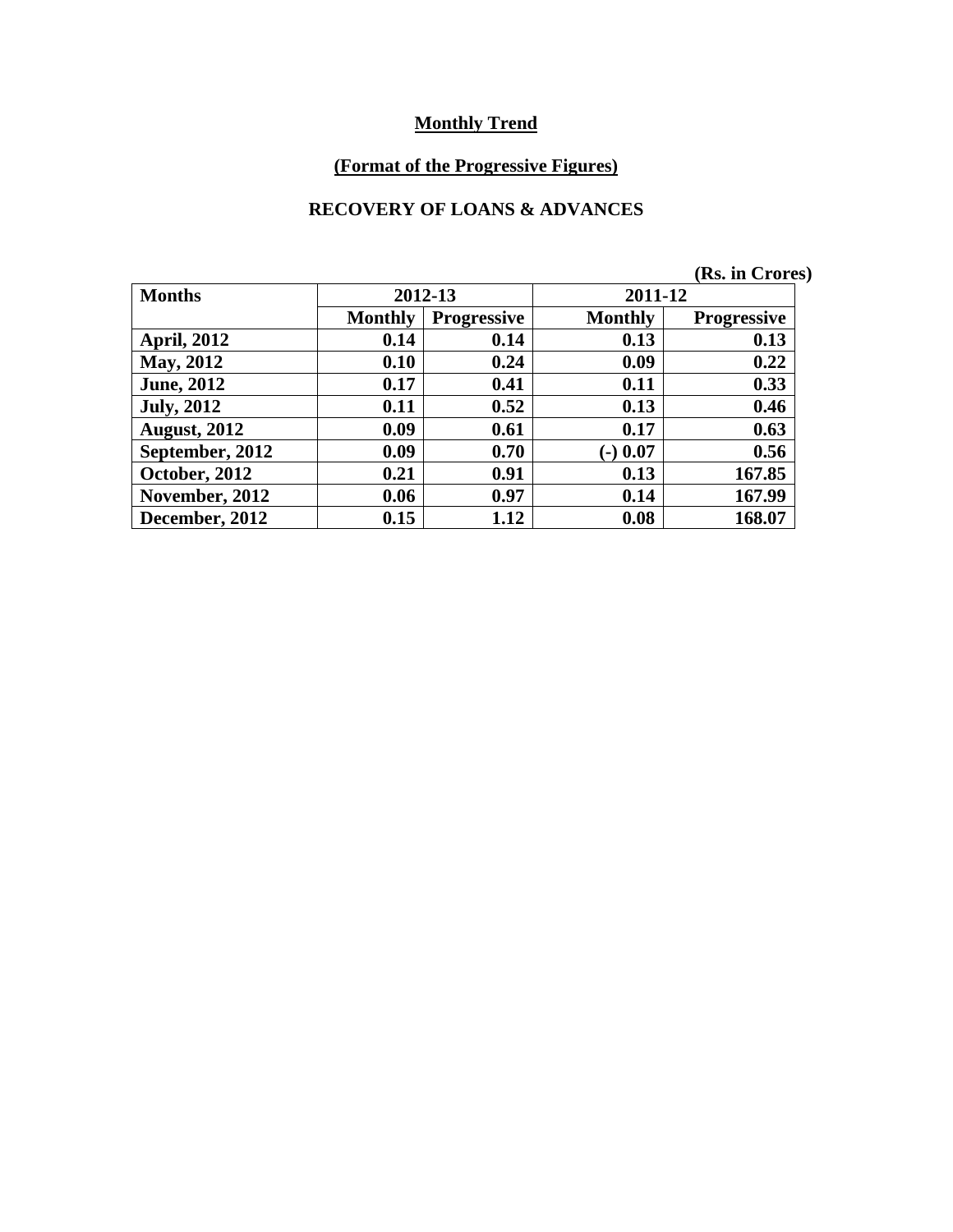## **(Format of the Progressive Figures)**

### **BORROWING & OTHER LIABILITIES**

| (Rs. in Crores)      |                |                    |                |                    |  |
|----------------------|----------------|--------------------|----------------|--------------------|--|
| <b>Months</b>        |                | 2012-13            |                | 2011-12            |  |
|                      | <b>Monthly</b> | <b>Progressive</b> | <b>Monthly</b> | <b>Progressive</b> |  |
| <b>April, 2012</b>   | 386.17         | 386.17             | 587.43         | 587.43             |  |
| <b>May, 2012</b>     | 919.92         | 1306.09            | 884.33         | 1471.76            |  |
| <b>June, 2012</b>    | 1118.72        | 2424.81            | 1353.51        | 2825.27            |  |
| <b>July, 2012</b>    | 1250.74        | 3675.55            | 1069.94        | 3895.21            |  |
| <b>August, 2012</b>  | 1596.02        | 5346.65            | 2187.46        | 6082.67            |  |
| September, 2012      | 1045.82        | 6392.47            | $-)842.25$     | 5240.42            |  |
| <b>October, 2012</b> | 1867.31        | 8259.78            | $(-)$ 5590.81  | $-$ ) 350.39       |  |
| November, 2012       | 1209.64        | 9469.42            | 259.64         | $(-)90.75$         |  |
| December, 2012       | $-14325.99$    | 5143.43            | 2385.45        | 2294.70            |  |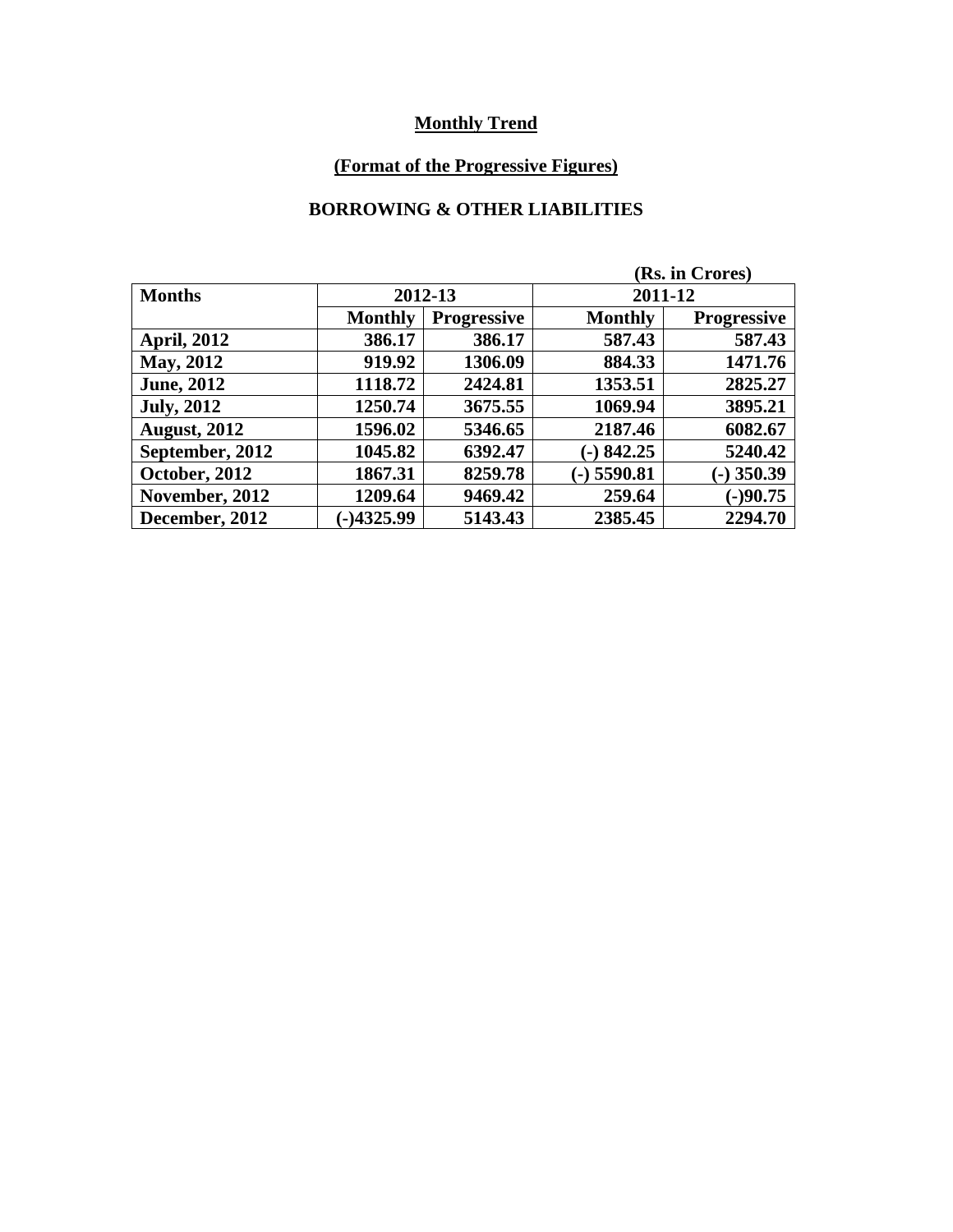## **(Format of the Progressive Figures)**

### **NON PLAN EXPENDITURE ON REVENUE ACCOUNT**

| (Rs. in Crores)     |                |                    |                |                    |  |
|---------------------|----------------|--------------------|----------------|--------------------|--|
| <b>Months</b>       |                | 2012-13            |                | 2011-12            |  |
|                     | <b>Monthly</b> | <b>Progressive</b> | <b>Monthly</b> | <b>Progressive</b> |  |
| <b>April, 2012</b>  | 1852.09        | 1852.09            | 1140.09        | 1140.09            |  |
| May, 2012           | 1384.37        | 3236.46            | 1142.33        | 2282.42            |  |
| <b>June</b> , 2012  | 1326.29        | 4562.75            | 1387.30        | 3669.72            |  |
| <b>July, 2012</b>   | 1875.79        | 6438.54            | 1524.22        | 5193.94            |  |
| <b>August, 2012</b> | 1753.39        | 8191.94            | 2121.69        | 7315.63            |  |
| September, 2012     | 1385.15        | 9575.09            | 659.44         | 7975.07            |  |
| October, 2012       | 2354.71        | 11929.80           | 1524.43        | 9499.50            |  |
| November, 2012      | 1182.99        | 13112.79           | 1731.48        | 11230.98           |  |
| December, 2012      | 2551.45        | 15664.24           | 1842.77        | 13073.75           |  |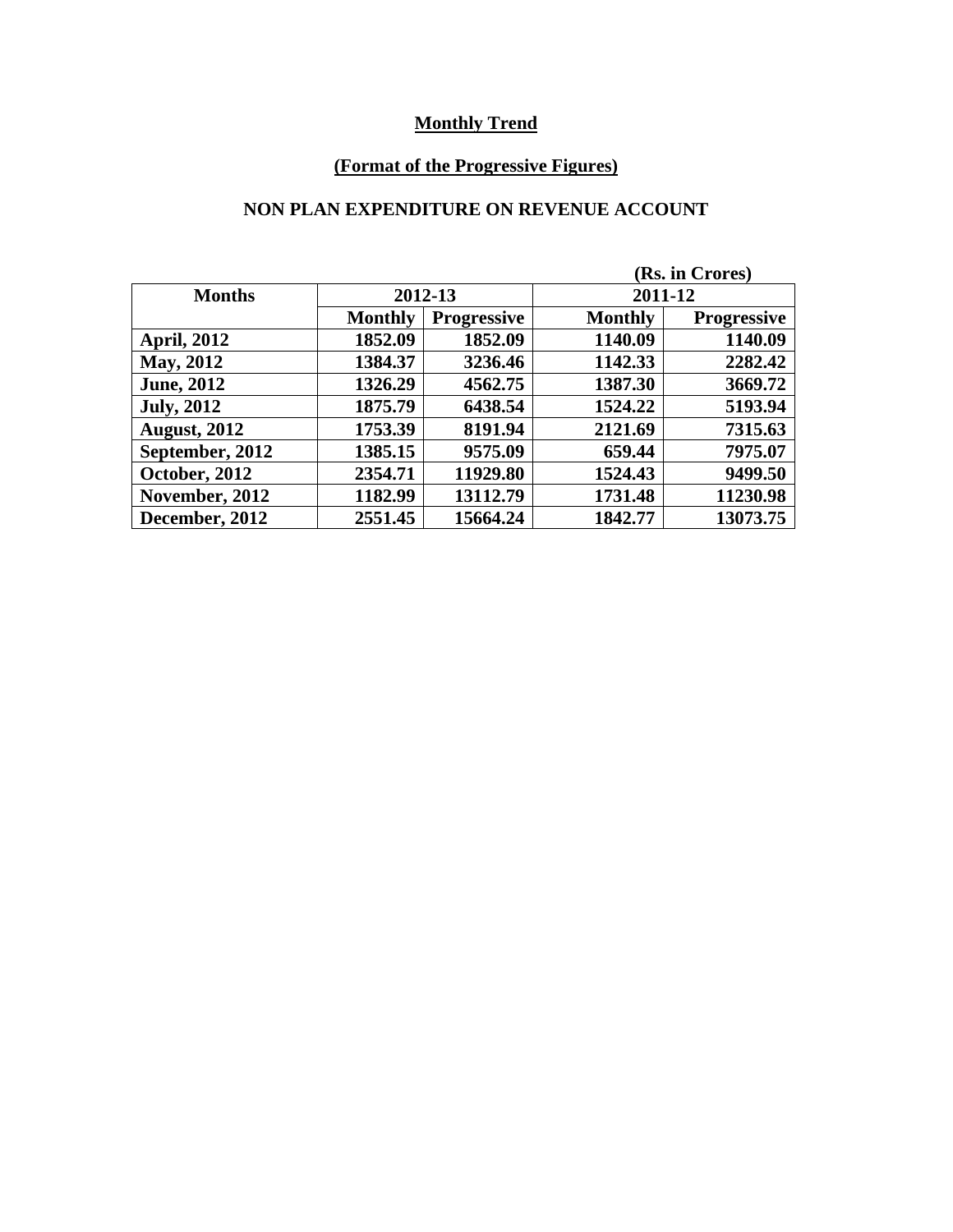## **(Format of the Progressive Figures)**

#### **NON PLAN EXPENDITURE ON INTEREST PAYMENT**

| (Rs. in Crores)     |                |                    |                |                    |
|---------------------|----------------|--------------------|----------------|--------------------|
| <b>Months</b>       |                | 2012-13            | 2011-12        |                    |
|                     | <b>Monthly</b> | <b>Progressive</b> | <b>Monthly</b> | <b>Progressive</b> |
| <b>April, 2012</b>  | 96.62          | 96.62              | $\blacksquare$ | -                  |
| <b>May, 2012</b>    |                | 96.62              | ۰              |                    |
| <b>June</b> , 2012  | 1.23           | 97.85              | 1.40           | 1.40               |
| <b>July, 2012</b>   | 10.56          | 108.41             | 0.42           | 1.82               |
| <b>August, 2012</b> |                | 108.41             | 5.62           | 7.44               |
| September, 2012     | 4.07           | 112.48             | 4.69           | 12.13              |
| October, 2012       | -              | 112.48             | 2.78           | 14.91              |
| November, 2012      | 0.11           | 112.59             | 653.82         | 668.73             |
| December, 2012      | 656.78         | 769.37             | 116.65         | 785.38             |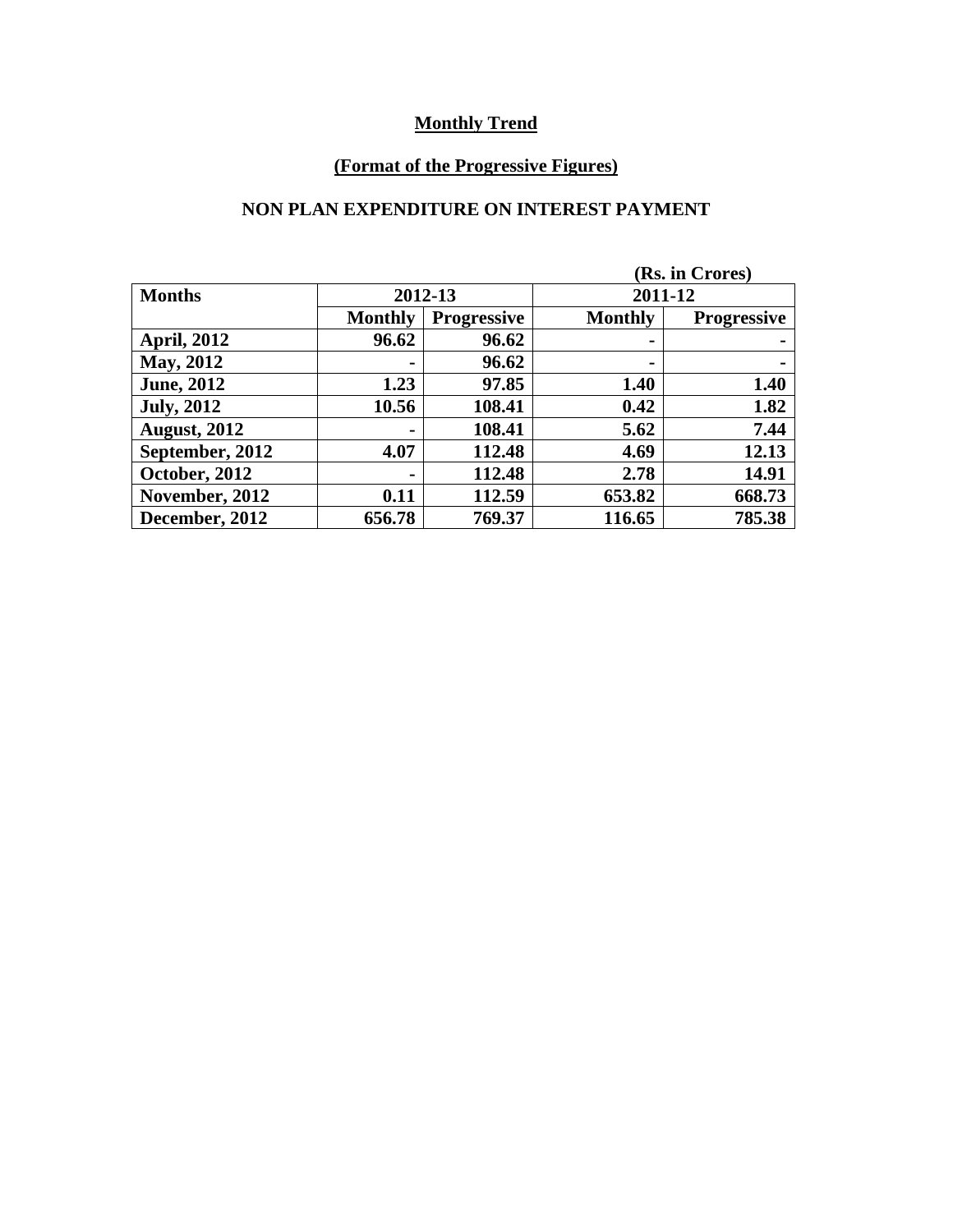## **(Format of the Progressive Figures)**

### **NON PLAN EXPENDITURE ON CAPITAL ACCOUNT**

| (Rs. in Crores)     |                |                    |                |                    |
|---------------------|----------------|--------------------|----------------|--------------------|
| <b>Months</b>       | 2012-13        |                    | 2011-12        |                    |
|                     | <b>Monthly</b> | <b>Progressive</b> | <b>Monthly</b> | <b>Progressive</b> |
| <b>April, 2012</b>  | $(-)18.59$     | $(-)18.59$         | $(-)$ 19.62    | $-$ ) 19.62        |
| <b>May, 2012</b>    | $(-)1.93$      | $(-)20.52$         | 38.54          | 18.92              |
| <b>June, 2012</b>   | $(-)7.03$      | $(-)27.55$         | 70.37          | 89.29              |
| <b>July, 2012</b>   | 23.00          | $(-)4.55$          | 4.22           | 93.51              |
| <b>August, 2012</b> | 35.00          | 31.41              | 12.12          | 105.63             |
| September, 2012     | 47.39          | 82.39              | 3.33           | 108.96             |
| October, 2012       | 19.01          | 101.40             | $(-)$ 4.77     | 104.19             |
| November, 2012      | 45.85          | 147.25             | 31.17          | 135.36             |
| December, 2012      | 22.83          | 170.08             | 120.40         | 255.76             |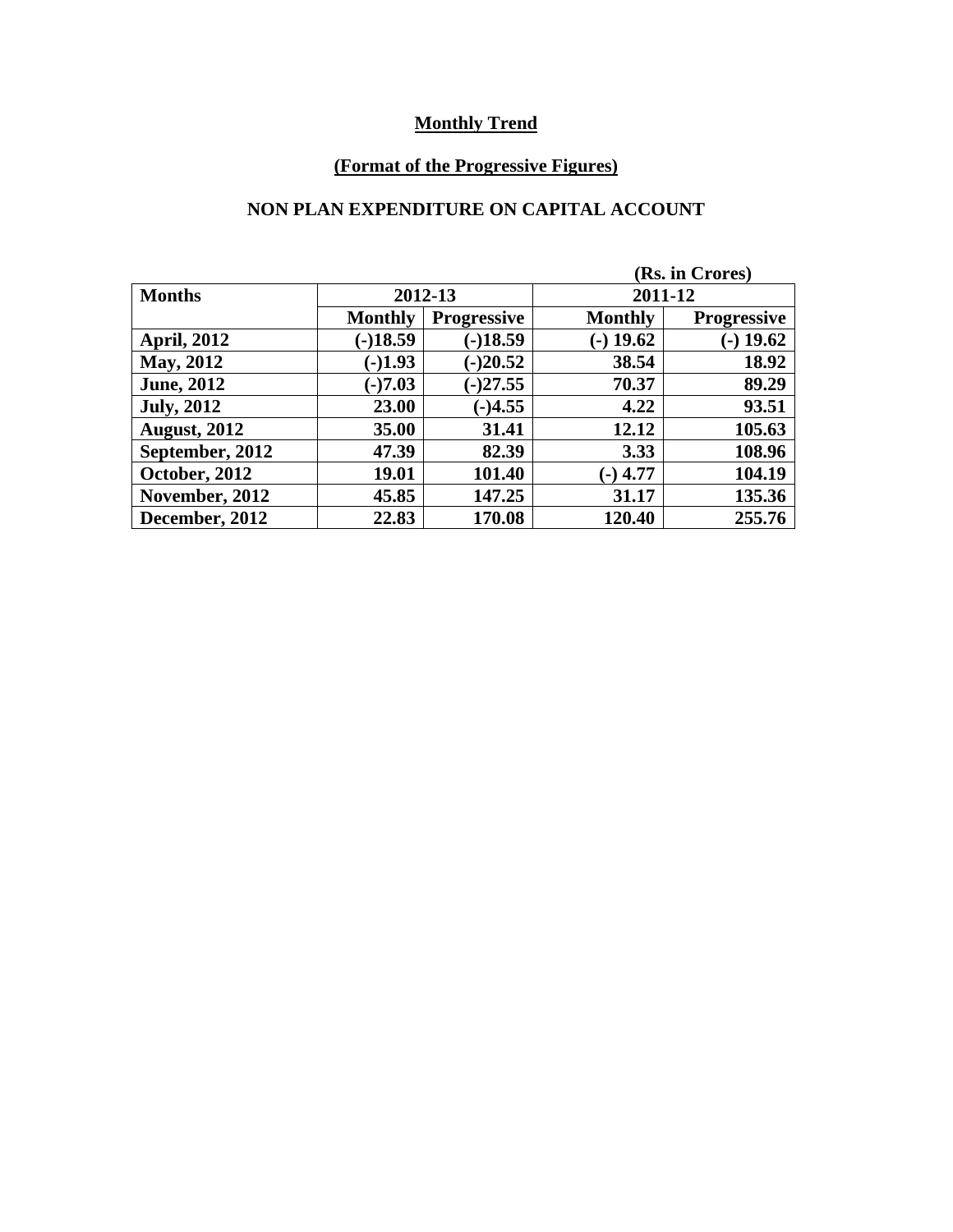## **(Format of the Progressive Figures)**

### **PLAN EXPENDITURE ON REVENUE ACCOUNT**

| (Rs. in Crores)     |                |                    |                |                    |  |
|---------------------|----------------|--------------------|----------------|--------------------|--|
| <b>Months</b>       | 2012-13        |                    | 2011-12        |                    |  |
|                     | <b>Monthly</b> | <b>Progressive</b> | <b>Monthly</b> | <b>Progressive</b> |  |
| <b>April, 2012</b>  | 76.26          | 76.26              | 24.63          | 24.63              |  |
| <b>May, 2012</b>    | 58.56          | 134.82             | 20.70          | 45.33              |  |
| <b>June</b> , 2012  | 46.46          | 181.28             | 44.19          | 89.52              |  |
| <b>July, 2012</b>   | 90.25          | 271.53             | 45.40          | 134.92             |  |
| <b>August, 2012</b> | 96.68          | 368.21             | 81.38          | 216.30             |  |
| September, 2012     | 75.85          | 444.06             | 49.47          | 265.77             |  |
| October, 2012       | 154.18         | 598.24             | 62.35          | 328.12             |  |
| November, 2012      | 67.51          | 665.75             | 157.39         | 485.51             |  |
| December, 2012      | 97.44          | 763.19             | 105.46         | 590.97             |  |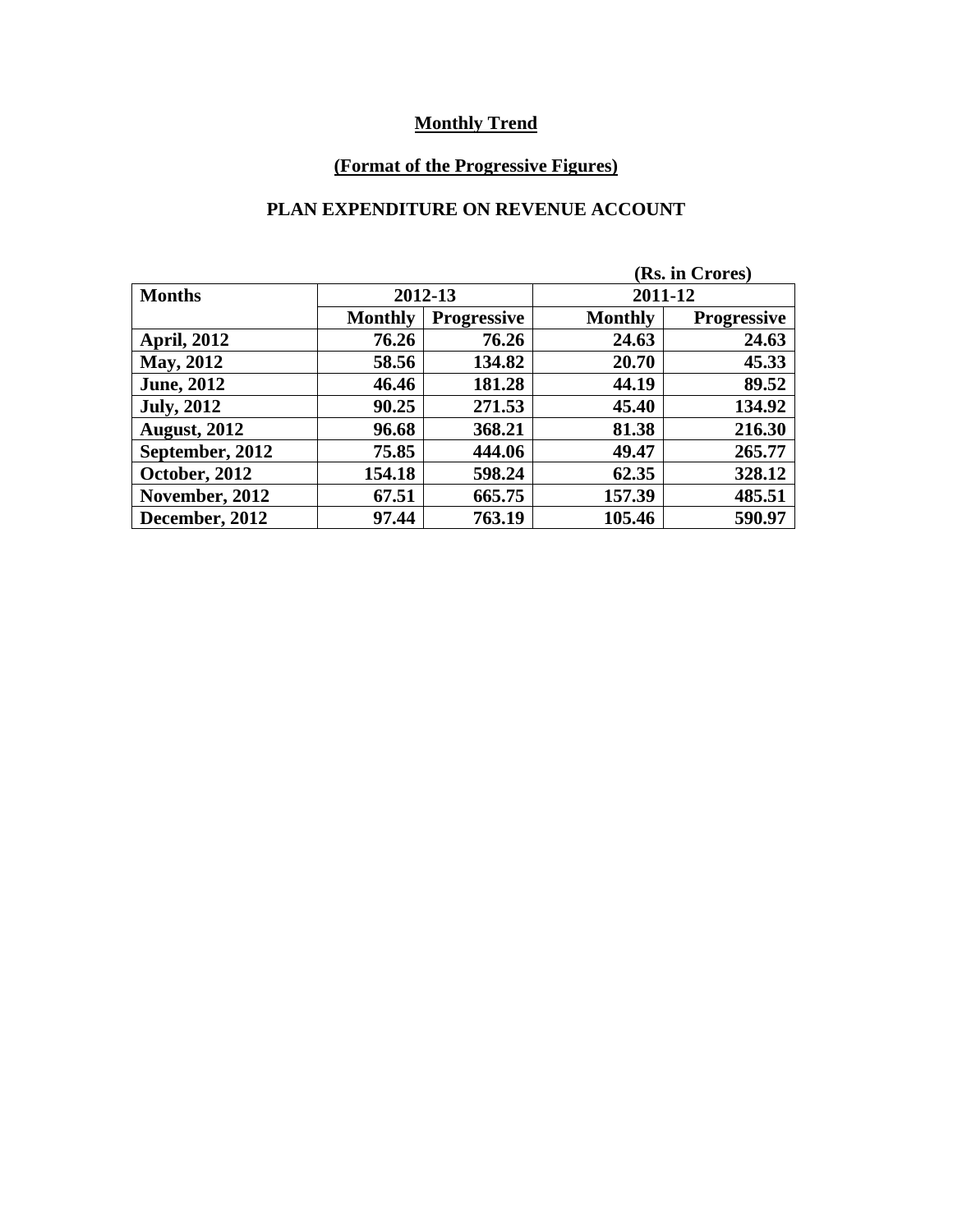## **(Format of the Progressive Figures)**

### **PLAN EXPENDITURE ON CAPITAL ACCOUNT**

| (Rs. in Crores)     |                |                    |                |                    |
|---------------------|----------------|--------------------|----------------|--------------------|
| <b>Months</b>       | 2012-13        |                    | 2011-12        |                    |
|                     | <b>Monthly</b> | <b>Progressive</b> | <b>Monthly</b> | <b>Progressive</b> |
| <b>April, 2012</b>  | 9.30           | 9.30               | 18.40          | 18.40              |
| <b>May, 2012</b>    | 42.89          | 52.19              | 22.85          | 41.25              |
| <b>June, 2012</b>   | 63.19          | 115.38             | 91.49          | 132.74             |
| <b>July, 2012</b>   | 172.48         | 287.86             | 158.99         | 291.73             |
| <b>August, 2012</b> | 214.76         | 502.62             | 319.93         | 611.66             |
| September, 2012     | 321.76         | 824.38             | 273.13         | 884.79             |
| October, 2012       | 305.74         | 1130.12            | 261.51         | 1146.30            |
| November, 2012      | 306.08         | 1436.20            | 350.50         | 1496.80            |
| December, 2012      | 327.19         | 1763.39            | 619.06         | 2115.86            |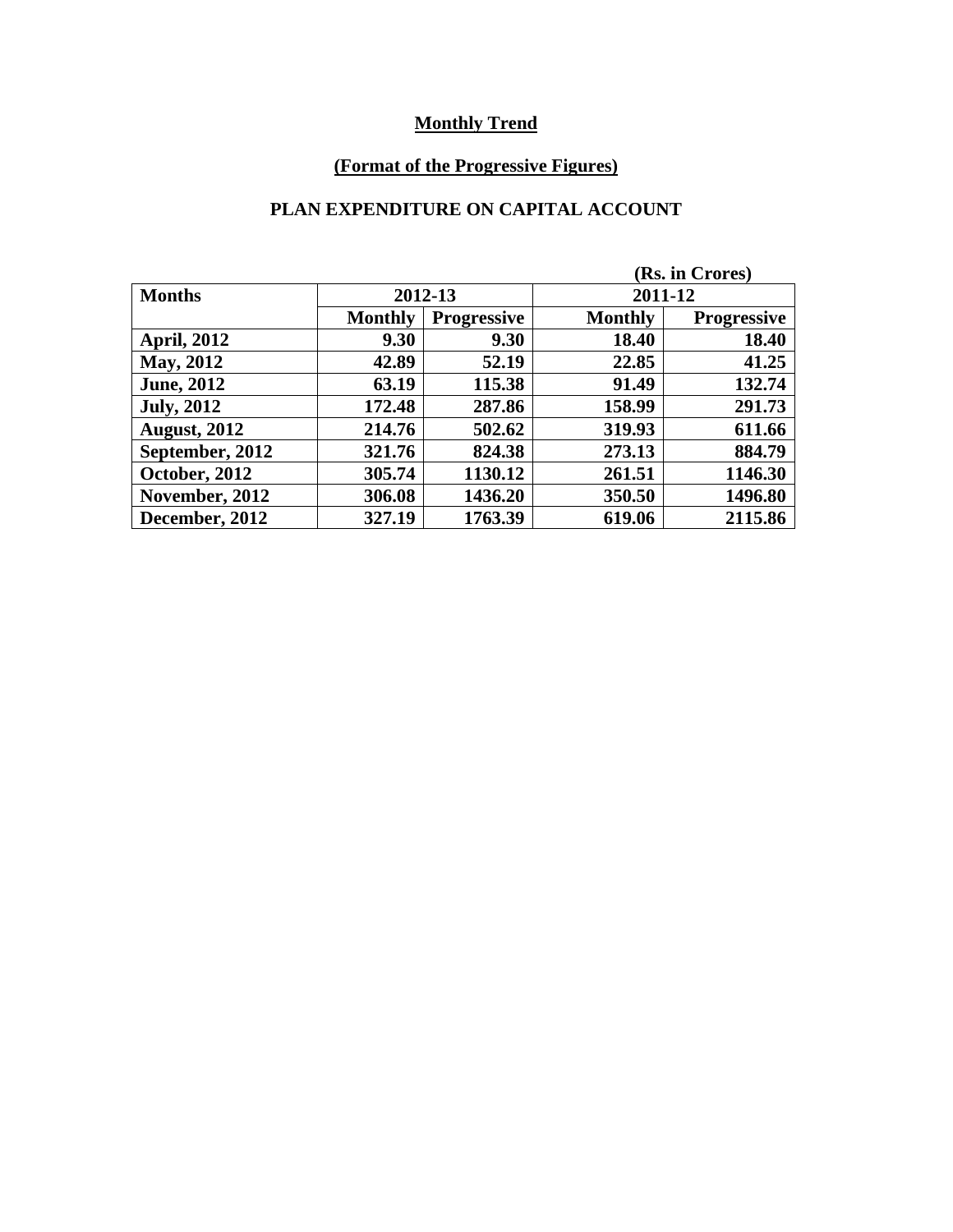## **(Format of the Progressive Figures)**

### **TOTAL EXPENDITURE ON REVENUE ACCOUNT**

| (Rs. in Crores)     |                |                    |                |                    |  |
|---------------------|----------------|--------------------|----------------|--------------------|--|
| <b>Months</b>       | 2012-13        |                    | 2011-12        |                    |  |
|                     | <b>Monthly</b> | <b>Progressive</b> | <b>Monthly</b> | <b>Progressive</b> |  |
| <b>April, 2012</b>  | 1928.35        | 1928.35            | 1164.72        | 1164.72            |  |
| <b>May, 2012</b>    | 1442.93        | 3371.28            | 1163.03        | 2327.75            |  |
| <b>June</b> , 2012  | 1372.75        | 4744.03            | 1431.49        | 3759.24            |  |
| <b>July, 2012</b>   | 1966.04        | 6710.07            | 1569.62        | 5328.86            |  |
| <b>August, 2012</b> | 1850.07        | 8560.15            | 2203.07        | 7531.93            |  |
| September, 2012     | 1459.00        | 10019.15           | 708.91         | 8240.84            |  |
| October, 2012       | 2508.89        | 12528.04           | 1586.78        | 9827.62            |  |
| November, 2012      | 1250.50        | 13778.54           | 1888.87        | 11716.49           |  |
| December, 2012      | 2648.89        | 16427.43           | 1948.23        | 13664.72           |  |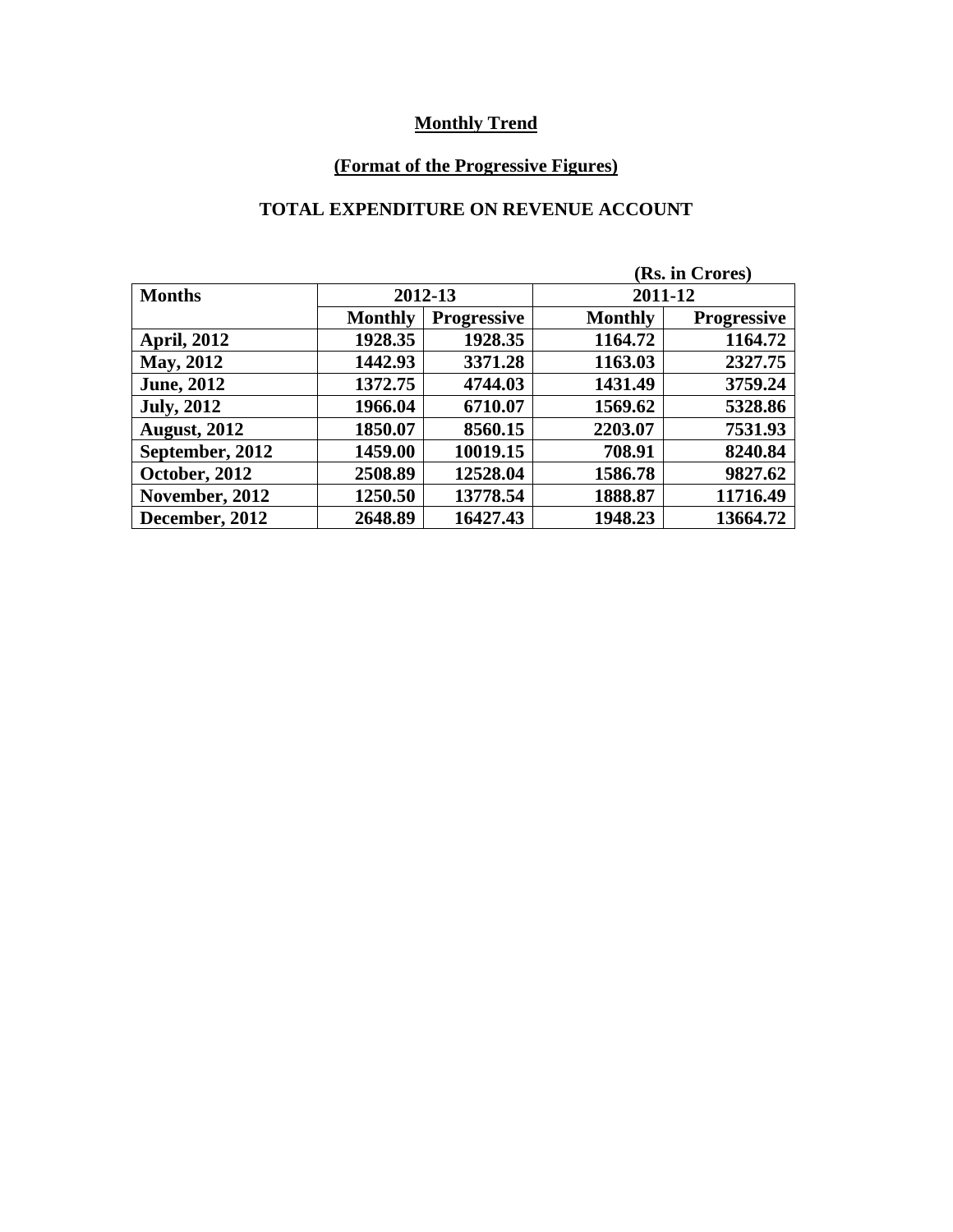## **(Format of the Progressive Figures)**

# **TOTAL EXPENDITURE ON CAPITAL ACCOUNT**

| (Rs. in Crores)     |                |                    |                |                    |
|---------------------|----------------|--------------------|----------------|--------------------|
| <b>Months</b>       | 2012-13        |                    | 2011-12        |                    |
|                     | <b>Monthly</b> | <b>Progressive</b> | <b>Monthly</b> | <b>Progressive</b> |
| <b>April, 2012</b>  | $(-)9.29$      | $(-)9.29$          | $(-) 1.22$     | $(-) 1.22$         |
| <b>May, 2012</b>    | 40.96          | 31.67              | 61.39          | 60.17              |
| <b>June, 2012</b>   | 56.16          | 87.83              | 161.86         | 222.03             |
| <b>July, 2012</b>   | 195.48         | 283.31             | 163.21         | 385.21             |
| <b>August, 2012</b> | 250.74         | 534.04             | 332.08         | 717.29             |
| September, 2012     | 372.73         | 906.77             | 276.46         | 993.75             |
| October, 2012       | 324.75         | 1231.52            | 256.74         | 1250.49            |
| November, 2012      | 351.93         | 1583.45            | 381.67         | 1632.16            |
| December, 2012      | 350.02         | 1933.47            | 739.46         | 2371.62            |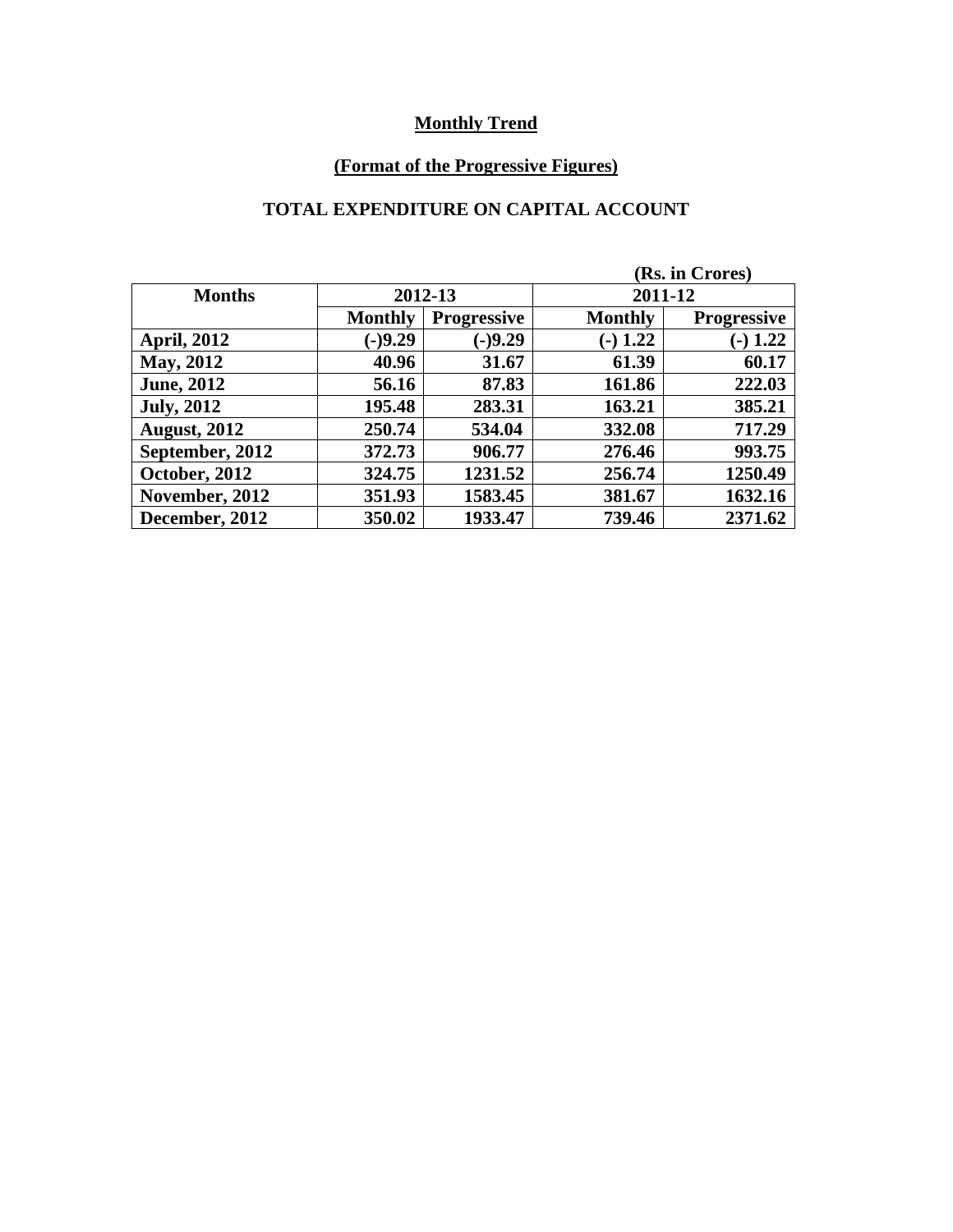## **(Format of the Progressive Figures)**

#### **LOANS & ADVANCES DISBURSED**

| (Rs. in Crores)     |                |                    |                |                    |
|---------------------|----------------|--------------------|----------------|--------------------|
| <b>Months</b>       | 2012-13        |                    | 2011-12        |                    |
|                     | <b>Monthly</b> | <b>Progressive</b> | <b>Monthly</b> | <b>Progressive</b> |
| <b>April, 2012</b>  |                | ۰                  | $\blacksquare$ | $\blacksquare$     |
| <b>May, 2012</b>    | 9.24           | 9.24               | 0.05           | 0.05               |
| <b>June, 2012</b>   | 0.83           | 10.07              | 9.25           | 9.30               |
| <b>July, 2012</b>   | 7.69           | 17.76              | 5.56           | 14.86              |
| <b>August, 2012</b> | 11.09          | 28.86              | 3.38           | 18.24              |
| September, 2012     | 2.14           | 31.00              | 12.98          | 31.22              |
| October, 2012       | 20.81          | 51.81              | 9.82           | 41.04              |
| November, 2012      | 1.77           | 53.58              | 0.17           | 41.21              |
| December, 2012      | 8.71           | 62.29              | 1.57           | 42.78              |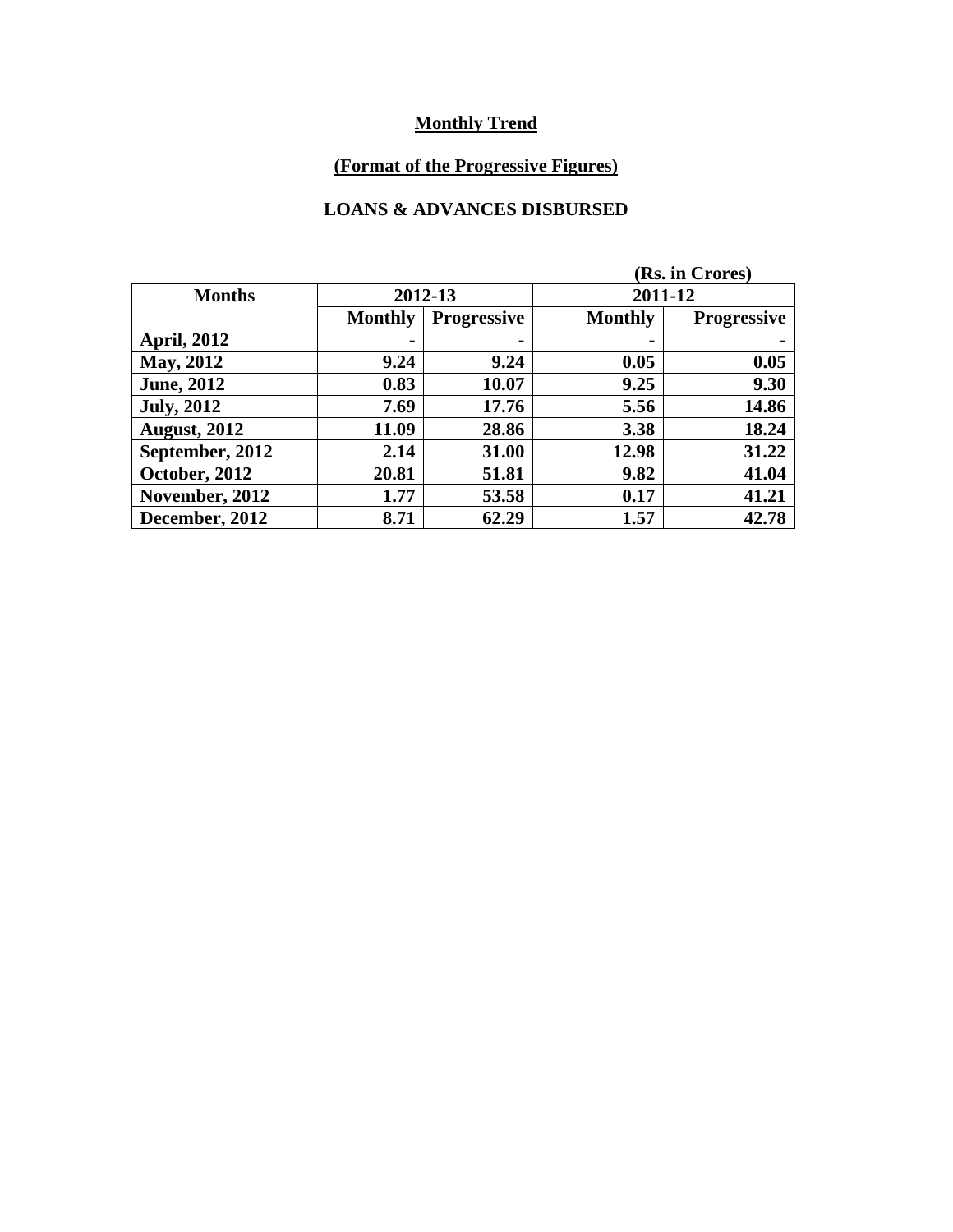## **(Format of the Progressive Figures)**

### **REVENUE SURPLUS**

|                     |                |                    |                | (Rs. in Crores)    |  |  |
|---------------------|----------------|--------------------|----------------|--------------------|--|--|
| <b>Months</b>       |                | 2012-13            |                | 2011-12            |  |  |
|                     | <b>Monthly</b> | <b>Progressive</b> | <b>Monthly</b> | <b>Progressive</b> |  |  |
| <b>April, 2012</b>  | $(-)395.60$    | $(-)395.60$        | $(-)$ 588.78   | $(-)$ 588.78       |  |  |
| May, 2012           | $(-)869.82$    | $(-)1265.42$       | $(-)822.98$    | $(-)1411.76$       |  |  |
| <b>June, 2012</b>   | $(-)1061.89$   | $(-)2327.31$       | $(-)1182.50$   | $(-)2594.26$       |  |  |
| <b>July, 2012</b>   | $(-)1047.69$   | $(-)3375.00$       | $(-)901.31$    | $(-)3495.57$       |  |  |
| <b>August, 2012</b> | $(-)1334.28$   | $(-)4709.28$       | $(-)1852.19$   | $(-)$ 5347.76      |  |  |
| September, 2012     | $(-) 746.12$   | (-) 5455.40        | $(+)$ 964.59   | $(-)$ 4383.17      |  |  |
| October, 2012       | $(-)$ 1521.96  | $(-)$ 6977.36      | 5857.24        | 1474.07            |  |  |
| November, 2012      | $(-) 856.00$   | $(-) 7833.36$      | 122.05         | 1596.12            |  |  |
| December, 2012      | 4684.57        | $(-)3148.79$       | $-1644.50$     | $(-)48.38$         |  |  |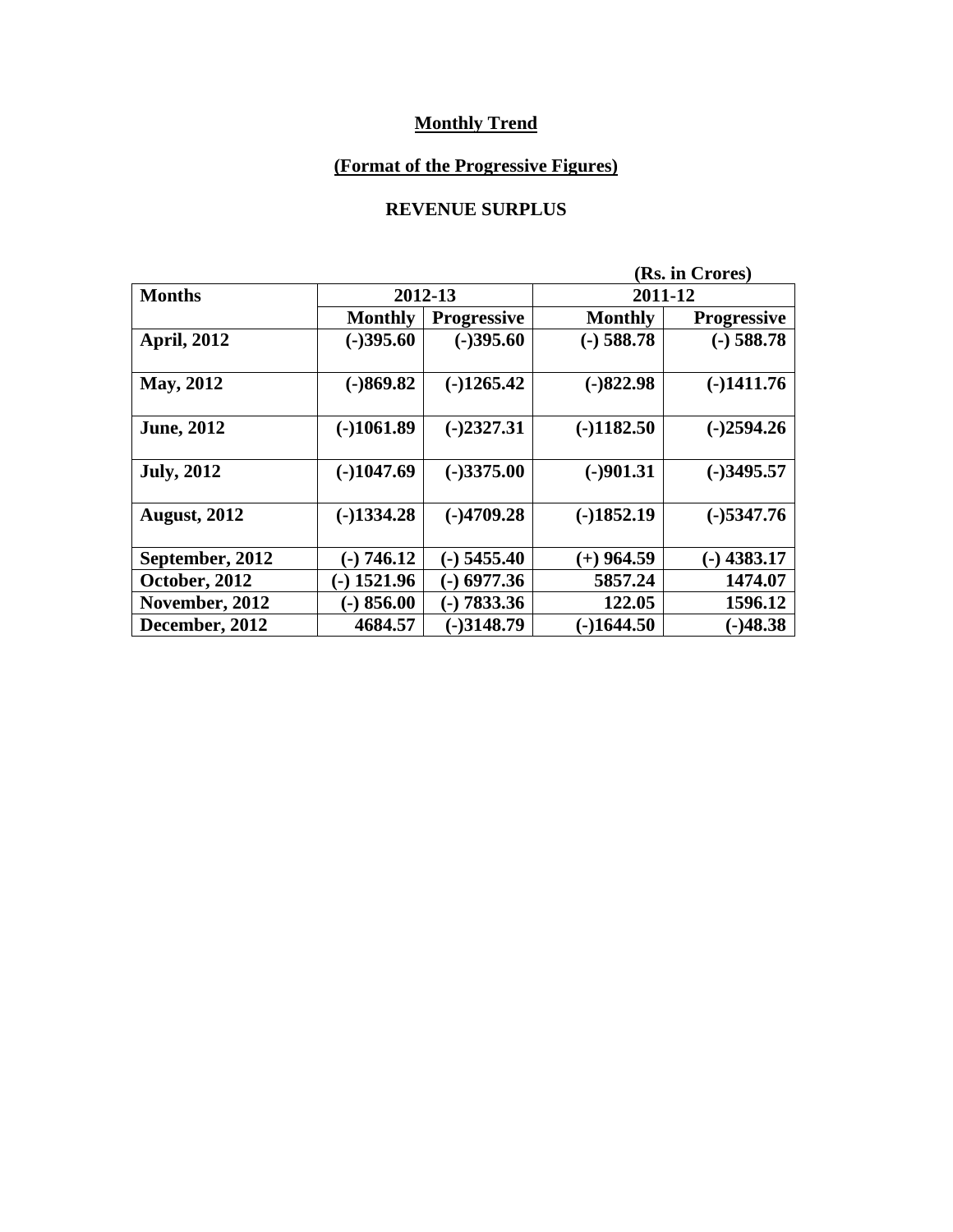## **(Format of the Progressive Figures)**

### **FISCAL DEFICIT**

| (Rs. in Crores)     |                |                    |                |                    |
|---------------------|----------------|--------------------|----------------|--------------------|
| <b>Months</b>       | 2012-13        |                    | 2011-12        |                    |
|                     | <b>Monthly</b> | <b>Progressive</b> | <b>Monthly</b> | <b>Progressive</b> |
| <b>April, 2012</b>  | 386.17         | 386.17             | 587.43         | 587.43             |
| <b>May, 2012</b>    | 919.92         | 1306.09            | 884.33         | 1471.76            |
| <b>June, 2012</b>   | 1118.72        | 2424.81            | 1353.50        | 2825.26            |
| <b>July, 2012</b>   | 1250.74        | 3675.55            | 1069.95        | 3895.21            |
| <b>August, 2012</b> | 1596.02        | 5346.65            | 2187.45        | 6082.66            |
| September, 2012     | 1045.82        | 6392.47            | $(-)$ 675.08   | 5407.58            |
| October, 2012       | 1867.31        | 8259.78            | $(-)$ 5590.91  | $-$ ) 350.39       |
| November, 2012      | 1209.64        | 9469.42            | 259.64         | $-)$ 90.75         |
| December, 2012      | $-14325.99$    | 5143.43            | 2385.45        | 2294.70            |